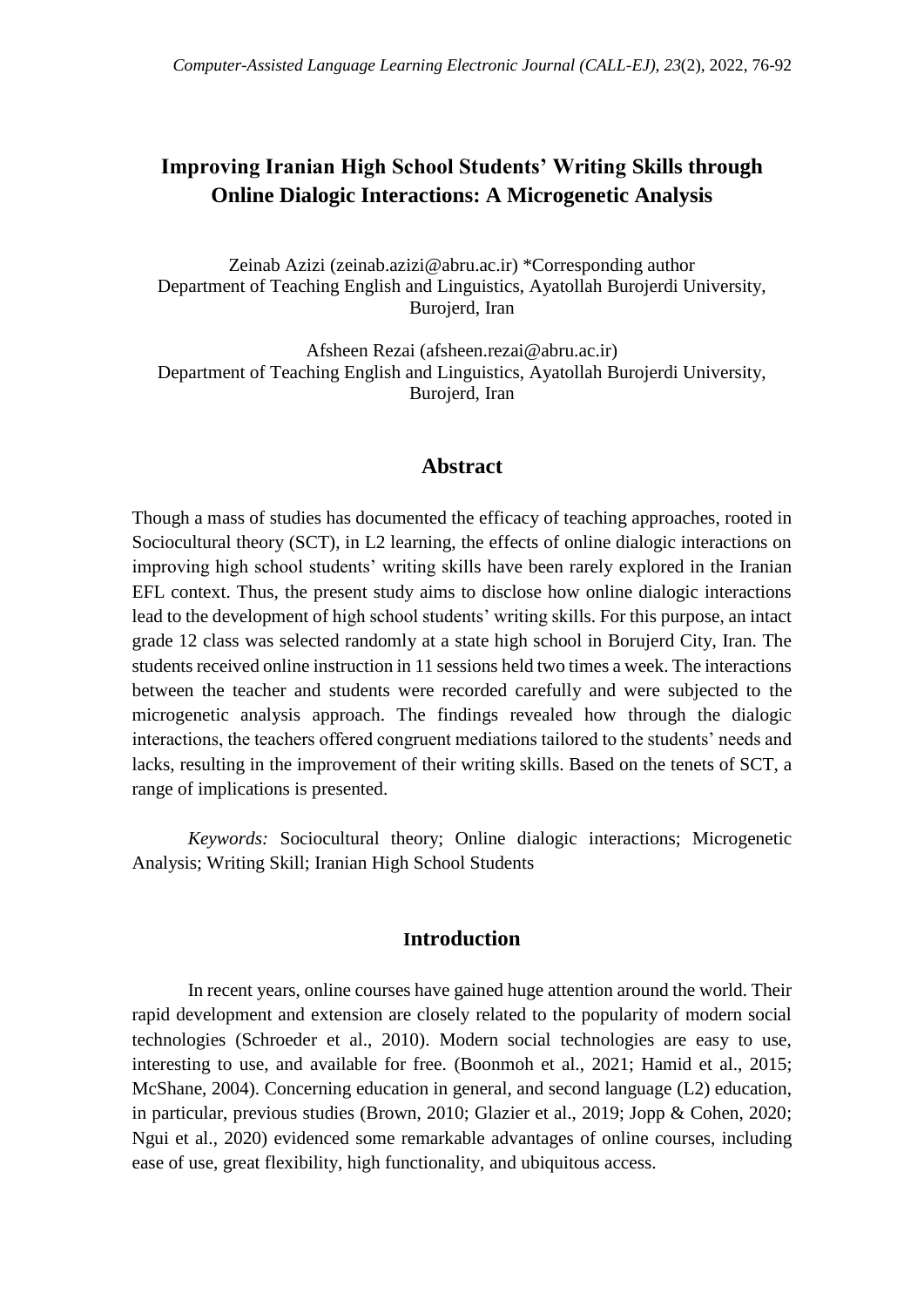In the modern world, the importance of learning English is increasingly recognized, most especially the writing skills. This is largely due to the rise of English as the major language of communication among people of different cultures and nationalities (Naghdipour, 2021; Rahimi et al., 2021). Additionally, the quick growth of globalization and the increasing popularity of online discourse communities synergized the significance of developing English writing. Further, as Hyland (2013) stresses, writing skills play a crucial role in shaping students' expertise in a profession. Despite this paramount importance, the significance of writing skills has been left disregarded in the EFL contexts (Casanave, 2009; Naghdipour, 2021). As Naghdipour (2016) notes, in the EFL context of Iran, outdated pedagogical practices are implemented, causing students not to cultivate their writing skills. This long-lasting problem calls for new approaches and pedagogical practices. One of the approaches that may be used to cultivate students' writing skills is dialogic interactions, rooted in Sociocultural theory (SCT), in online classes.

In SCT, Vygotsky (1987) claims that knowledge is created inter-psychologically, that is, the source of consciousness resides outside the head in social interactions. He believes that through social interactions genetically endowed capacities are modified and reorganized into higher-order forms and the co-construction of knowledge is always mediated by physical or psychological tools. It means that a person can use the assistance of both physical and symbolic signs to mediate and regulate their relationship with others and also with themselves. Under the premise of SCT, learning is constructed and reconstructed through social interactions. As Vygotsky (1978) notes, social interactions mediate the human mind when an individual interacts with self or others. In other words, the proponents of SCT argue that higher levels of thinking are accessible through interactions in interactive contexts wherein the learning moves from a social level to an individual level (Poehner & Wang, 2020; Vygotsky, 1978). According to Poehner and Lantolf (2010), this dynamic process of growth and development occurs within the Zone of Proximal Development (ZPD). As a metaphoric space, ZPD is defined as "the distance between the actual developmental level (i.e., what an individual can do without others' support) and the potential developmental level (i.e., what an individual can perform under the guidance and support of others)" (Vygotsky, 1978, p. 24). In a sense, the ZPD is the space in which an individual whose current abilities are not sufficient to handle a task at hand but is capable of forging a close relationship with a more competent individual who can perform the task independently. In this relationship, the competent individual acts as a scaffolder assisting the incapable individual to co-construct the required knowledge with the help of congruent, contingent mediations (Lantolf et al., 2021; Saad et al, 2014). Through dialogic interactions, the competent individual (teacher or peer) offers the incapable individual (student) calibrated aids such that the incapable individual can diagnose the lack in their competence and take up the essential actions to amend it (Aljaafreh & Lantolf, 1994; Poehner & van Compernolle, 2020; Susilawati et al., 2021).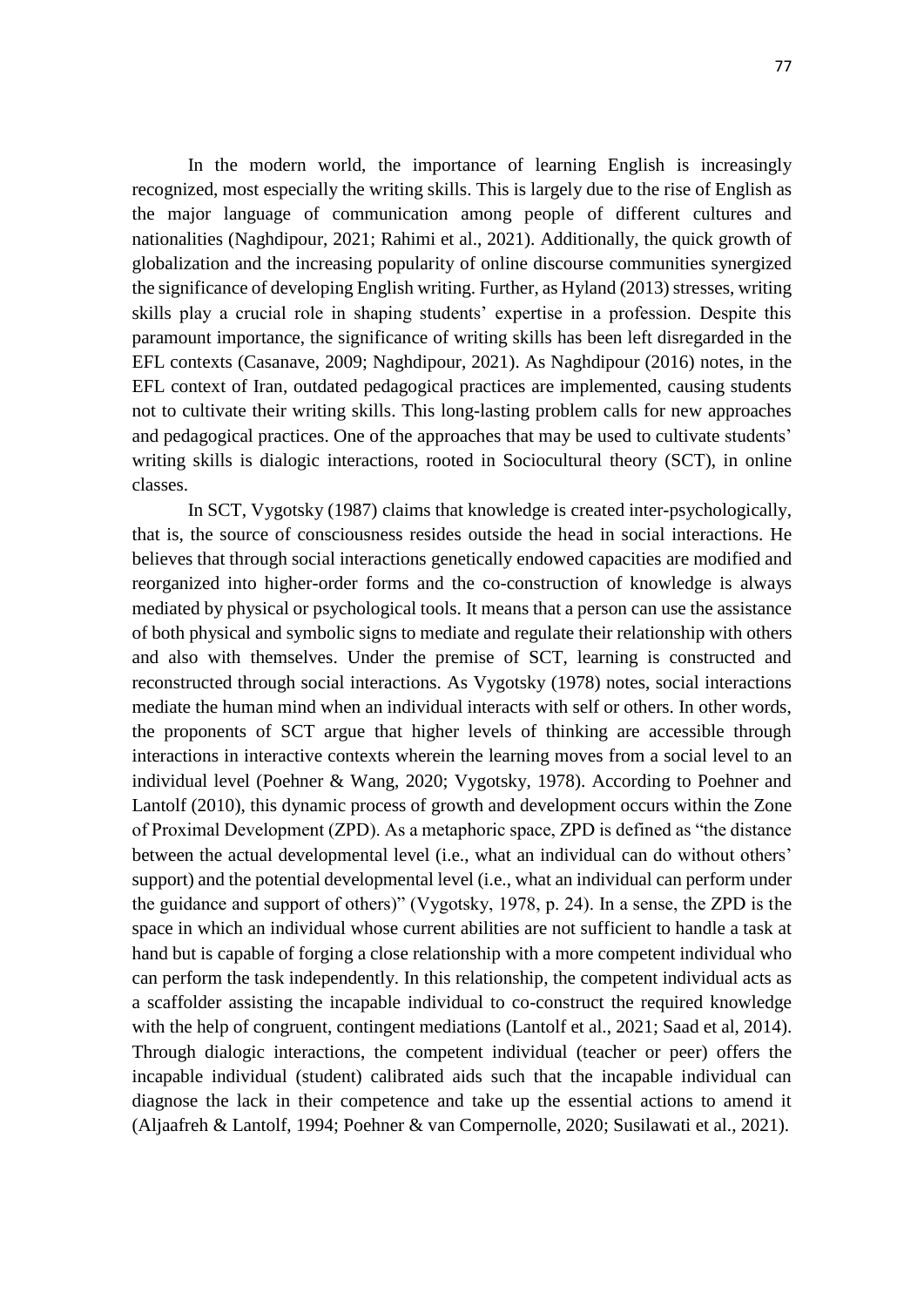It is crystal clear that L2 learning is a complex enterprise. Its complexity is associated with its nature interwoven with change and variation. The study of this complex developmental process requires comprehensive descriptions that help us observe these changes directly as they occur. An adequate description of this complex developmental process may not be provided by macro-developmental approaches with traditional designs, such as cross-sectional and longitudinal methods (Lee & Karmiloff-Smith, 2002; Siegler & Crowley, 1991). In contrast, the microgenetic method can track changes in abilities and knowledge during short time spans through dense observations (Granott & Parziale, 2002; Pang, 2021; Üstün & Aksu Ataç, 2022).

 The microgenetic method was, at first, formulated by Hienz Werner, in the mid-1920s and then Vygotsky (1978) expanded it into the area of developmental psychology. For Vygotsky, the mind is a functional system consisting of both natural/biological functions and cultural/higher mental functions. He is primarily interested in the study of the higher mental functions, such as voluntary attention, problem-solving capacity, planning learning, and intentional memory. To this end, he proposed four genetic domains; *Phylogenetic* domain, dealing with the evolution of the human mind through culturally mediated tools, *Socio-cultural* domain, referring to mediation and the adaptation of various meditational means by the community, *Ontogenetic* domain concerned with the integration of mediated tools into cognitive activity through individual mental development, and *Microgenetic* domain, treating the overt instances of learning during an inter-psychological activity (Robbins, 2001) over short periods (Akdeniz & Bangir Alpan, 2020; Gánem Gutiérrez, 2007).

 Some potential advantages of microgenetic analysis have been verified in the domain of L2 education. For example, Parziale (2002) underlines that microgenetic analysis yields rich data deepening our understanding of the psycholinguistic, dynamic, and self-construction processes of change. Similarly, Kuhn (1995) postulates that the microgenetic analysis accelerates the natural process of change such that it provides learners with instances of a stimulus. This, accordingly, drives cognitive development to help researchers observe the changing processes as it transpires.

 The microgenetic analysis includes observations spanning a period from the beginning of a process of change to the achievement of a relatively stable state (Granott & Paziale, 2002; Siegler, 2006). So, through this method "researchers can identify when interventions may work and when teaching may become beneficial; [and thus] they can provide more accurate predictions and contribute to improving teaching" (Granott & Parziale, 2002, p. 14). Lavelli and Pantoja (2005) advocate the use of the microgenetic analysis for two reasons; first, the acquisition of micro-genetic details of learners' activities in particular contexts could be considered the only approach to gaining rich data essential for the understanding of change processes. Second, the observation and understanding of micro-level changes in real-time are necessary for researchers to apprehend macro-level changes in developmental periods.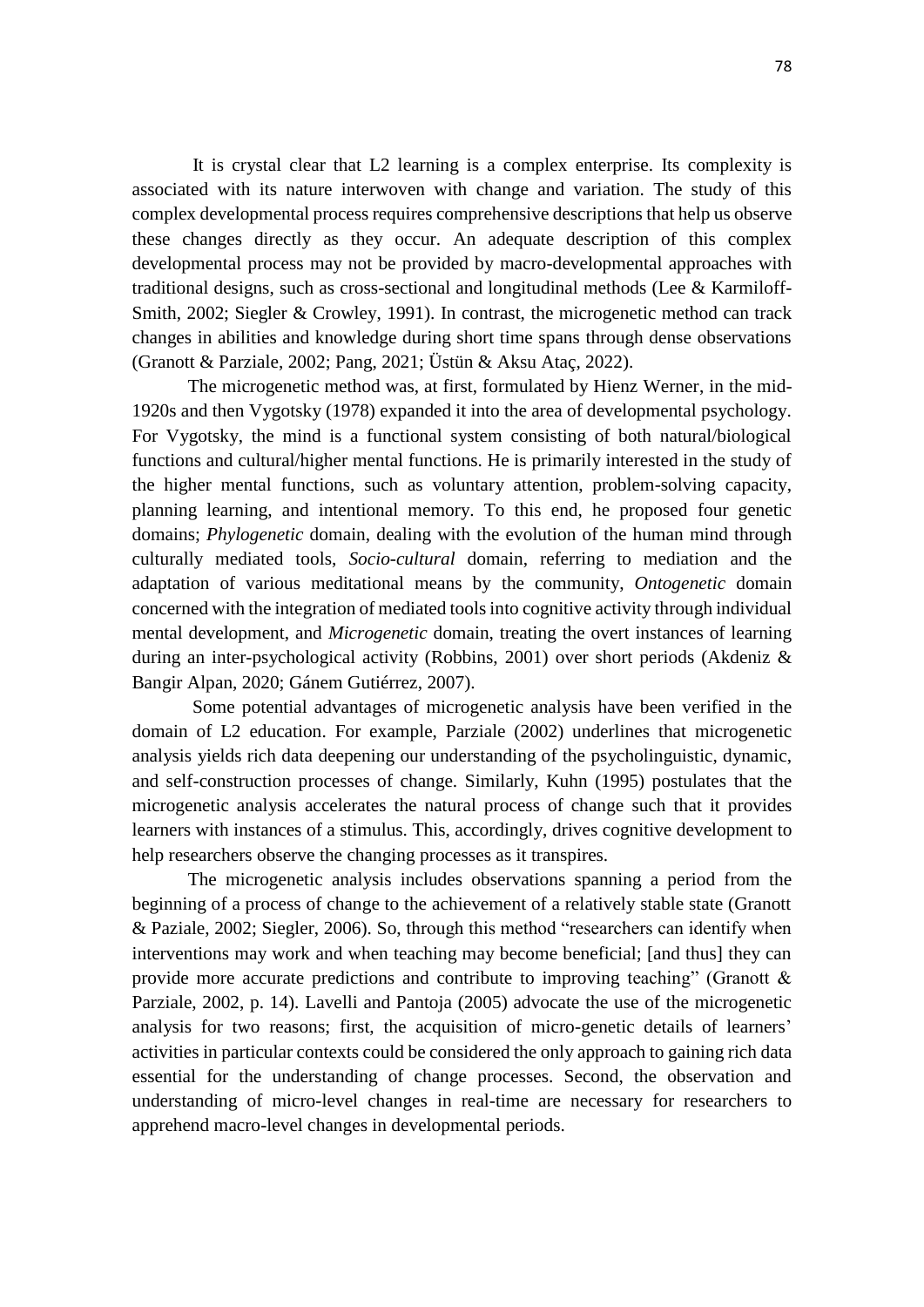In the microgenetic analysis, dialogic interactions are investigated to identify all language-related episodes (LREs) throughout the data. LREs are defined as "any part of the dialogue where the students talk about the language they are producing, question their language use or correct themselves or others" (Swain & Lapkin, 1998, p. 326). Recently, many researchers have examined learner-learner interaction focusing on LREs and found that learners were often able to solve their language-related problems and co-constructed new language knowledge correctly (e.g., Leeser, 2004; Miri et al., 2017; Moradian et al., 2021; Storch, 2007; Swain & Lapkin, 1998, 2002). Then, the LREs, which are overt signs of language development and are called as instances of microgenesis (Gánem Gutiérrez, 2007), are analyzed to gain nuanced insight into learning processes as they occur directly.

 As major practices in L2 classrooms, pair or group activities are theoretically supported by both psycholinguistic and sociocultural perspectives (Doboa, 2012). Collaborative writing tasks such as composition tasks, jigsaw, and dictoglosss, can be defined as tasks in which L2 learners work together throughout the writing process and co-construct the final product. Swain (2000, p. 112) argues that these kinds of tasks "encourage students to reflect on language form while still being oriented to meaningmaking". As a result, *in dialogue interactions* teachers and learners are engaged in scaffolding each other to achieve a level of competence beyond their current individual level (Ohta, 2001; Swain, 2000).

 In the past, some studies have investigated the effects of dialogic and collaborative interactions on L2 learning. Here, we critically review some of them to set the scene for the current study. In research by Storch (1999), the effects of collaborative dialogue on grammatical accuracy in close texts, text reconstruction tasks, and composition tasks were investigated. The findings evidenced that due to the effects of collaborative dialogue, the participants generated more complex, accurate compositions. Additionally, Storch (2005) examined the short compositions produced by pairs and individuals for describing some pictures. The results indicated that the compositions produced by pairs were more complex in terms of accuracy compared to the ones generated by the individuals. Furthermore, Storch and Wigglesworth (2007) compared paired and individual performances in essay writing. Their findings documented that the pairs interacted dialogically to do the writing tasks though spent more time accomplishing the writing tasks, their productions were more accurate than individually written ones. Besides, Nassaji and Tian (210) explored the relationship between collaboration and L2 acquisition in terms of past forms of verbs and vocabulary learning. Their results supported the potential of collaborative dialogues to promote L2 learning. Moreover, Merkel (2018) scrutinized the role of dialogic interactions and feedback in the improvement of English writing. The results documented the positive effects of dialogic interactions to facilitate the learners' linguistic revisions and provide a channel to increase the awareness of audiences. Finally, Moradian et al. (2021) explored the impacts of collaborative assessment on EFL writing processes from SCT perspectives. Their findings revealed that the learners benefited from the collaborative dialogue to gain better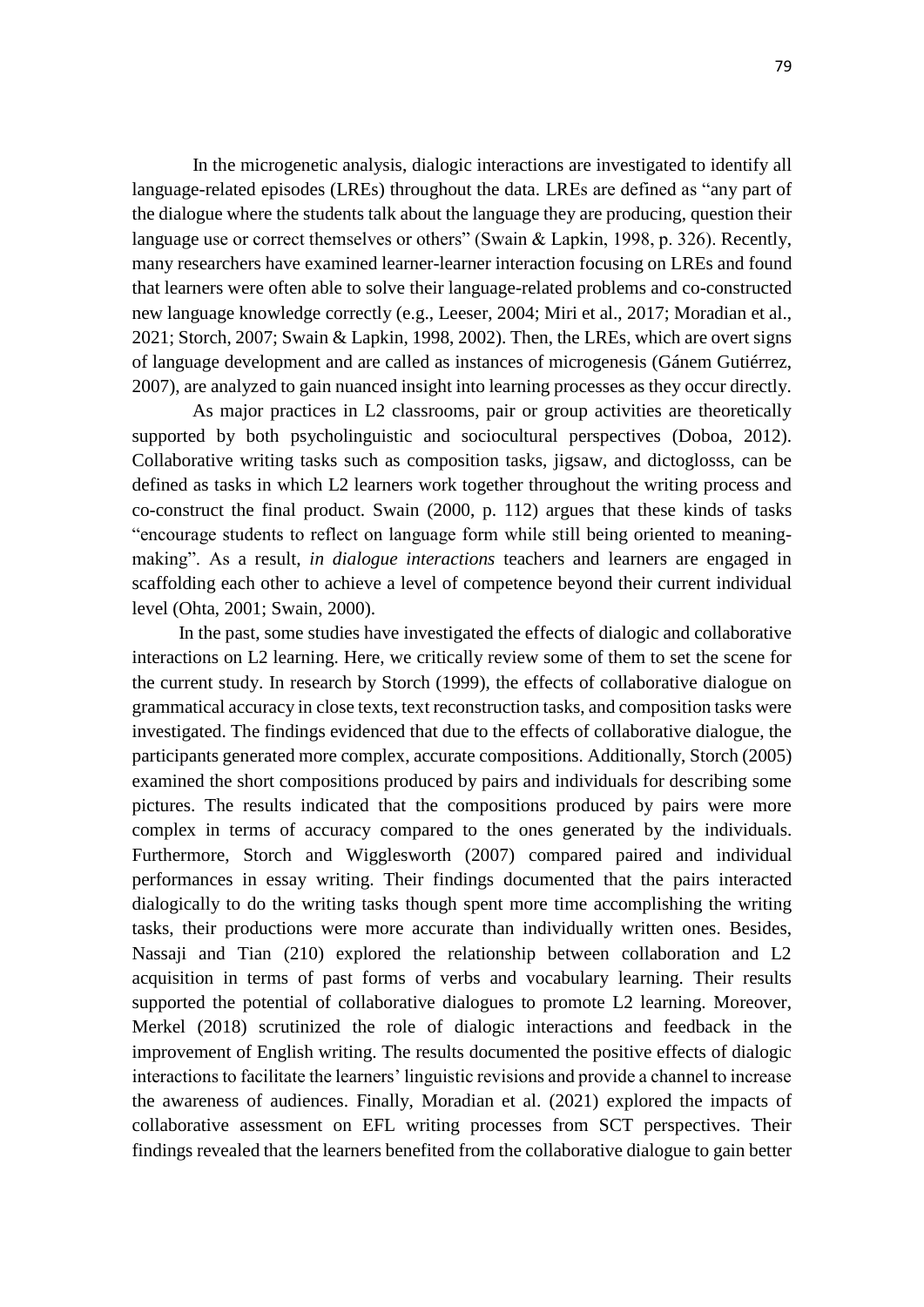insights into their writing lacks and increased their awareness of the features of wellorganized writing.

 As can be implied from the above-alluded studies, the effects of online dialogic interactions on improving Iranian high school students' writing skills have gone unnoticed. In particular, there has been a scarcity of research using a microgenetic analysis to reveal how teachers' moment-to-moment mediations in online classes lead to Iranian high school students' writing skills. To fill up this lacuna, the present study purports to disclose how online dialogic interactions lead to the development of high school students' writing skills. To meet this aim, the following research question was put forward:

1. How do online dialogic interactions lead to the improvement of Iranian high school students' writing skills?

# **Method**

### **Research Design**

The present study used a qualitative design to meet the objectives. In line with Fahim et al. (2014), a microgenetic development design was implemented to disclose the effects of online dialogic interactions on improving Iranian high school students' writing ability. In particular, the present study attempts to show how the online dialogic interactions between an EFL teacher and high school students lead to the improvement of their writing performance.

### **Setting and Participants**

The present study was run in Ayatollah Taleghani High School in Borujerd City, Iran in the autumn Semester of 2021. An intact class of grade 12 was randomly selected. The class comprised 18 female students aged 17-19. The primary reason to select the participants was their ease of accessibility to the researchers. The English course is compulsory in the Iranian high school curriculum and the students attend English twohour classes twice a week. The students were learning English in the high school and they did not have any opportunity to practice English outside the walls of the high school. Further, the participants declared they did not have already any learning experience with online dialogic interactions. It should be noted that the first researcher who has a comprehensive understanding of SCT and has written extensively in this field runs the treatment.

To access the participants, the first researcher met the high school principal's office. After a warm greeting, she detailed the present the objectives of the study and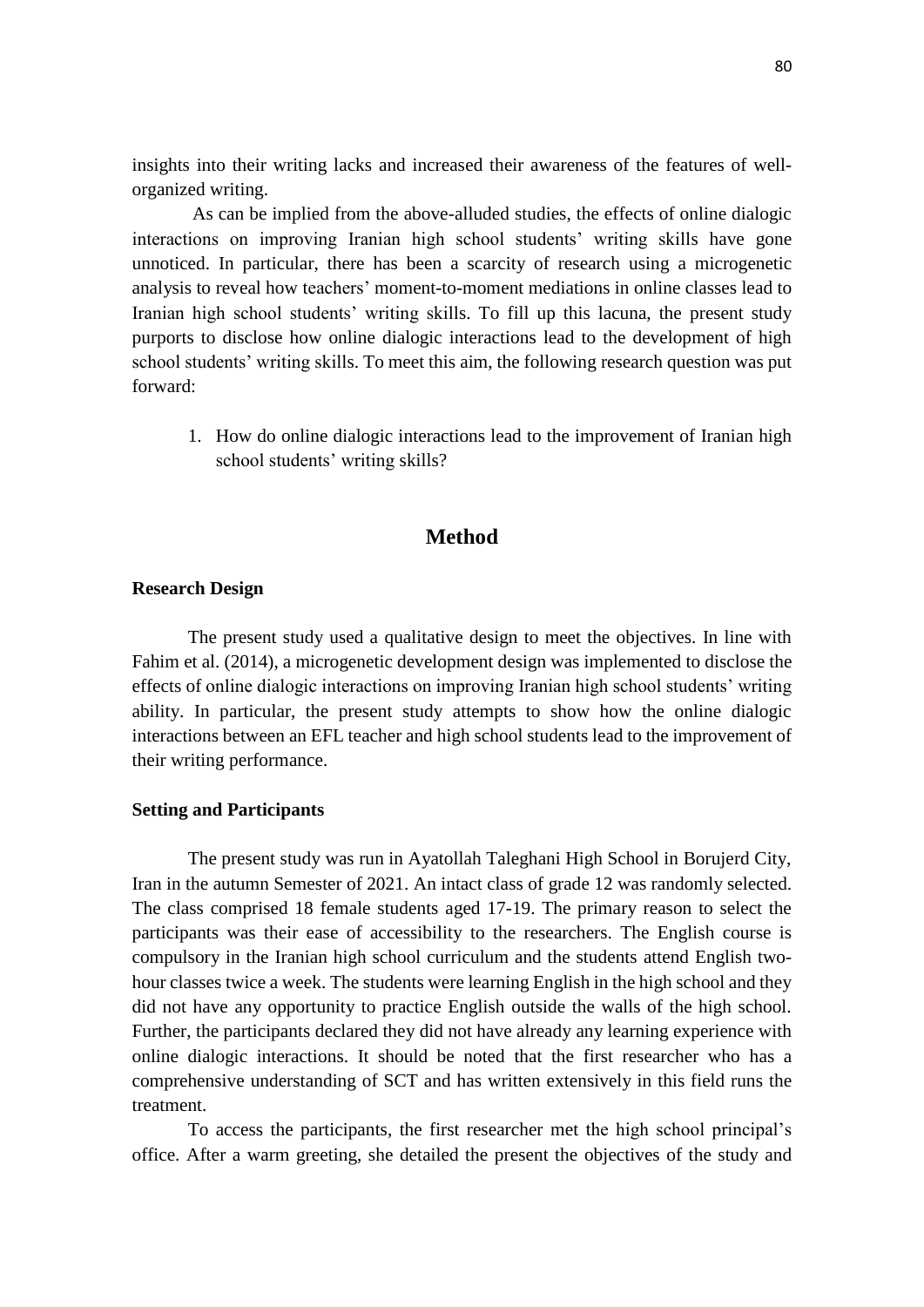asked if it was possible to conduct the study in the setting of their schools. Fortunately, the high school principal made allowance for running the study in their setting and directed the first researcher to grade 12 classes. The first researcher randomly selected one of the grade 12 classes and with the permission of the teacher, she was led to the class. She explained the purposes of the present study to the class. She distributed written consent and announced that the participants who were willing to participate in the study could sign and turn it back to her. A total of 18 students agreed to participate in the study in an extracurricular program. The first researcher informed that the participation was voluntary and that they could withdraw from the study as they wished. Additionally, she ensured that the students' names would be kept confidential and they would be informed about the final results.

### **Instruments**

The researchers used three instruments to run the present study. The first instrument was the students' coursebooks, named Vision 3. They entailed a student book and a workbook. The student book includes three units covering a range of parts, including Get Ready, Conversation, New Words and Expressions, Reading, Grammar, Listening and Speaking, and Writing. About the writing parts of the book, the writing part of Unit 1 deals with the development of compound sentences. It is in Units 2 and 3 that paragraph writing is introduced and exercised. It seems that the primary objective is to enable grade 12 students to write short description paragraphs in a principled way. The workbook includes three units encompassing a range of activities consistent with the content of the student book. The second instrument included 10 writing tasks selected from the students' Coursebooks. Selecting writing tasks was based on three criteria. First, the researchers assumed that the writing task difficulty level was consistent with the student's writing abilities. Second, choosing the writing tasks of the students' Coursebooks met the ecological validity. According to Gardner (1992), it allowed involving the students "in situations which more closely resemble actual working conditions" (p. 91). Third, it encouraged the students to take the writing tasks seriously. The third instrument was WhatsApp. As an online sharing network app, it is easily installed on cell phones and PCs. It is primarily used to send instant messages, share files, pictures, videos, and audios, and have real-time conversations. Due to some outstanding advantages, such as promoting relationships among students, boosting students' motivation, offering individualized syllabus materials, and creating constructive collaboration among students (Bouhnik & Deshen, 2014), it is widely used for educational purposes. It should be noted that the researchers asked the participant to install WhatsApp on their cell phones.

#### **Data Collection Procedures**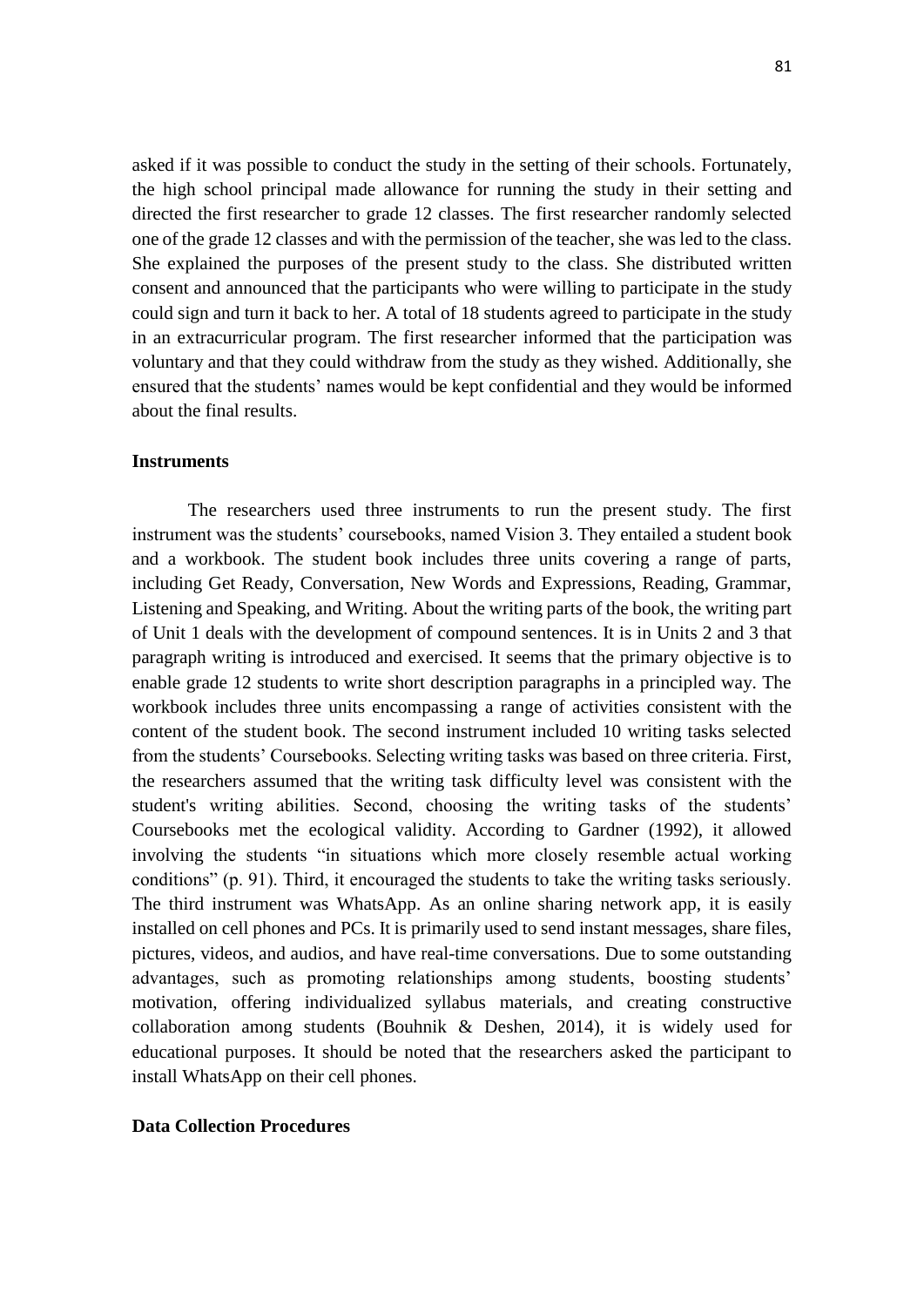82

The researchers went through some steps to conduct the present study. At first, the first researcher invited the students to join a WhatsApp group. Next, the treatment was offered to the class. The treatment phase lasted 11 sessions. They were held for 60 minutes once a week. In the first session, the first researcher briefly introduced in Persian the tenets of SCT. She continued how and why the class would be run through dialogic interactions in the upcoming sessions. To run the class, she implemented the framework presented by Grower et al. (1995, pp. 115-116). The first step was the *introduction* (5 minutes). She provoked the students' interest and activated their background knowledge. In the second stage, *working with ideas* (10 minutes), she used the brainstorming strategy to extract the required ideas from the students and posted them. In the third step, *planning to write* (10 minutes), she draw a model of the desired paragraph and highlighted its typical components, including a topic sentence, supporting sentences, and concluding sentences. In the fourth step, *drafting* (10 minutes), she encouraged the students to write the first draft in pairs from their notes by consulting dictionaries and grammar reference books. In the fifth stage, *reviewing and drafting* (about 15 minutes), the students were encouraged to edit and improve their first draft in terms of the content, organization, language, and task requirements. In the last stage, *reviewing* (about 10 minutes), she had the students write out the final version and share it with the WhatsApp group. During the instruction, once students made a mistake or raised a question, the teacher offered contingent congruent mediation. In an interactive environment, she presented the mediations in such a way that they were tied with the student's ZPD. In other words, she used Davin's framework in an interactionist way; that is, "by providing contingent and graduated support, called mediation, in the form of question, hints, and prompts" (Aljaaffreh & Lantolf, 1994). In exact words, she used some prompts in order: 1) Pause with a skeptical look; 2) Repletion of entire phrase by a student; 3) Repletion of a specific site of the error; 4) Force choice option, and 5) Correct response and explanation are provided. The process of graduated feedback, from implicit to explicit, continued until all problems with different aspects of writing aspects were rectified and corrected. In line with Davin (2013), the dialogic interaction were both in L1 and L2 to avoid misunderstanding and they included both written texts and oral podcasts.

### **Data Analysis Procedures**

The researchers used the microgenetic analysis approach to analyze the collected data. Vygotsky (1986) introduced microgenesis as one of the major genetic models. According to Gutierrez (2008), it is defined as "the moment-to-moment co-construction of language and language learning" (p. 2). The underlying assumption of the genetic models, as Vygotsky (1978) notes, is that to gain accurate insights into the higher, more complex human mental functioning, we need to concentrate on the processes than the products of development. The proponents of microgentic analysis argue that focusing on products may deprive us of the higher levels of mental functioning and cannot provide us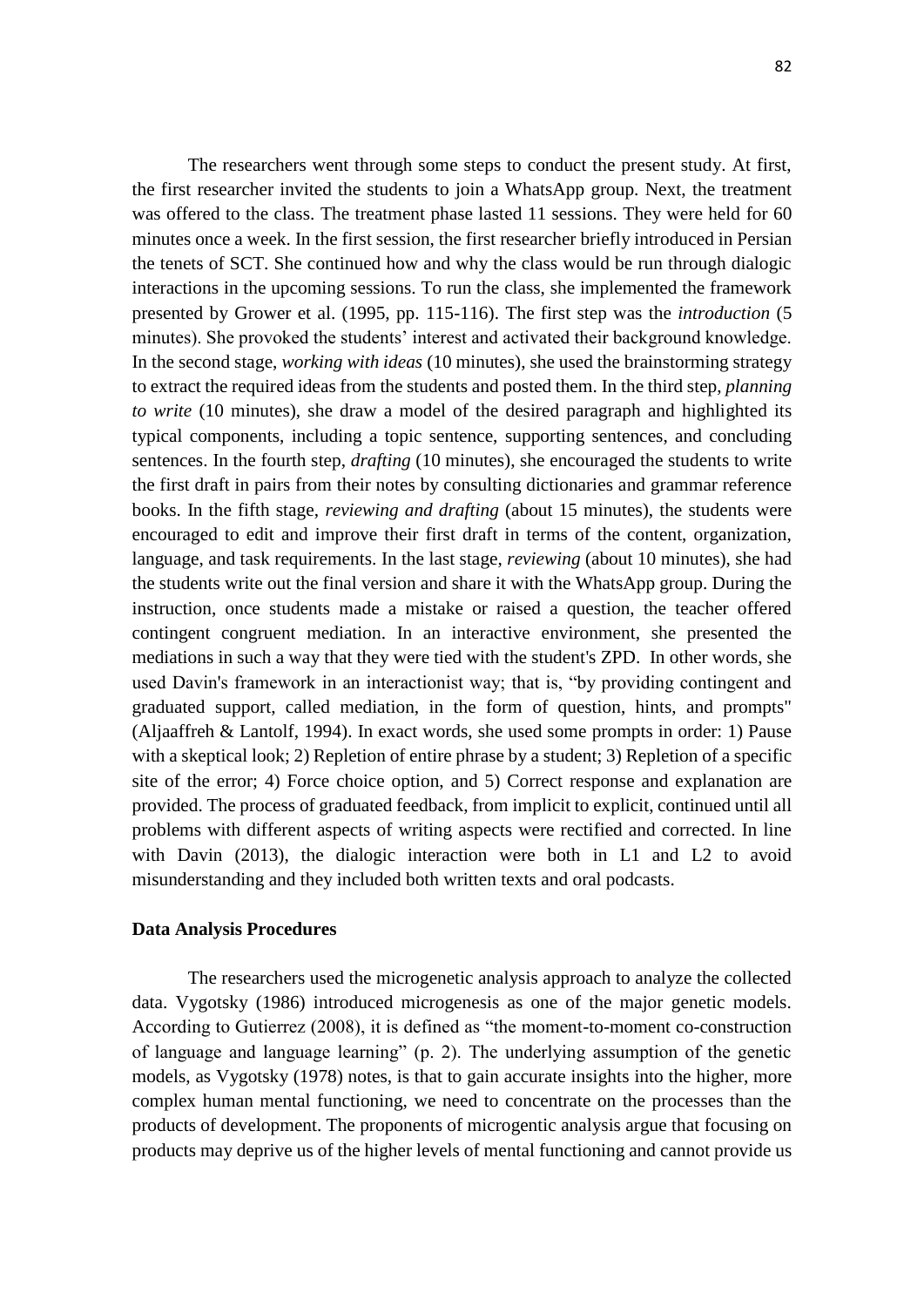with insights into the inner nature of mental development (Aljaafreh & Lantolf, 1994; Poehner & van Compernolle, 2013). One of the often-cited advantages of microgenetic analysis is that it opens teachers' eyes to subtle changes in students' learning (Siegler & Crowley, 1991). This advantage, in turn, enables teachers to diagnose and monitor their students' needs and lacks, and, consequently, tailor their ways of teaching to them. Given the above points, the researchers used the microgenetic analysis to disclose how the dialogic interactions in an online course lead to the improvement of Iranian high school students' writing skills.

## **Results and Discussion**

The research question investigated how online dialogic interactions lead to the improvement of high school students' writing ability. For this purpose, the interactions between the teacher and students in the online classes were recorded and subjected to microgenetic analysis. Due to the space limitations, three episodes are presented below and, then, they will be discussed in line with the tenets of SCT. The participants' dialogues in Persian are given first followed by their English equivalents.

 In Episode 1, the teacher interacted with a student to write the correct preposition for the verb "get". They cooperated to write the sentence "We got to the museum at 10: 30".

Episode 1

1 S: man fekr mikonam ke, eh.... bayad ba "got".... eh.... harfe ezafe "to" bekar bebarim, doroste?

(I think that... we should use the preposition "to" with "got". That's right?)

2 T: harfe ezafe?

(The preposition?)

- 3 S: Yani, ma mikhaim begim residan be.... (I mean! I want to say "arrive at... ")
- 4 T: (saying nothing and sending a like sticker)
- 5 S: ....eh..... residan be jaee (Arriving at a place)
- 6 T: mhm! (Sending a like sticker)
- 7 S: Ok?
- 8 T: Right.
- 9 S: "Got to the museum"
- 10 T: "Got to the museum". (Writing)

 In turn 1, S raises a question to start a dialogue. In response to S's question, in turn 2, T pauses and sends this signal that S needs to think more about the point. In turn 3, S tries more to reach the answer. However, in turn 4, T remains silent and sends a like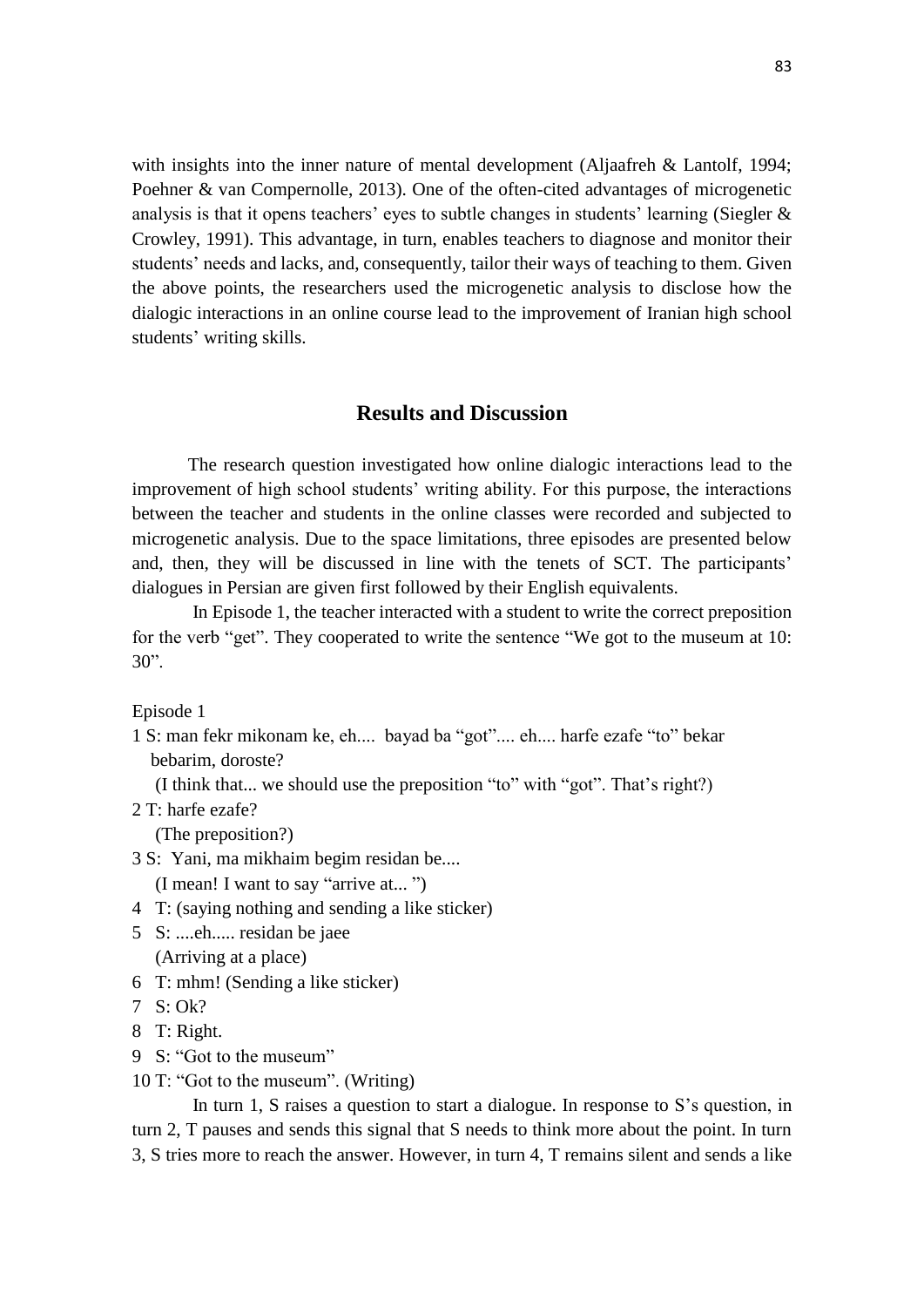sticker to confirm that S is building the correct knowledge. In turn 5, S generates the correct structure. In turn 6, T sends a like sticker to show that S is doing well. In turn 7, S asks if she is right. In turn 8, T confirms her. In turn 9, S produces the right structure. In turn 10, T affirms S's structure. Episode 1, reveals how the student could benefit from the teacher's congruent mediations to rectify and correct her needs and lacks.

 In Episode 2, the teacher and two students made a joint attempt to generate the sentence "We're searching for a local custom section of the museum".

#### Episode 2

1 S1: "Search for?" motmaenid? eh... fekr nakonam "search"...eh...be harfe ezafe niaz dashtebashe.

("Search for?" Are you sure? I don't think "search".... needs any preposition.)

- 2 T: rast mige.........ah? (Looking at others) (She's right.....ah?)
- 3 S2: vali man migam "for" lazeme!!! (But I say "for" is necessary!!!)
- 4 S1: mage "search" khodesh be manaye .......jostejo......eh.... baraye chizi nist? (Doesn't "search" itself mean....... 'looking.... for something'?)
- 5 T: are, (nodding her head and looking at her students) (Yeah,)
- 6 S2: Doroste, vali....uh.... ba "for" ham bekar mire. (That's right, but....uh... it's used with "for", too).
- 7 S1: yani manish avaz nemishe? (It means that the meaning doesn't change?)
- 8 T: shayad! vali ma darim.... donbale jaye..... eh... khasi migardim. (Wondering)

(Maybe! but, we're..... looking for..... a special place).

- 9 S2: daghighan! Uum..... nokte hamin jast....(Laughing) (Exactly! Uum... that's the point...)
- 10 S1: pas, yani..... "Search" ba....eh... "Search for" manishon fargh mikone? (So, it means that..... "Search" differs from "search for"?)
- 11 T: search or search for? (All laughing)
- 12 S2: are, uum... avali kolie... vali dovomi yani ye jostejoye...eh.....chi besh migim?

 (Yeah, uum... the first has a general meaning...but the second means "looking for something"...eh...what do we call it?)

14 T: daghigh

("Carefully")

- 15 S2: afarin, hamine.... daghigh (Bravo, that's it... "carefully")
- 16 S1: Daghigh!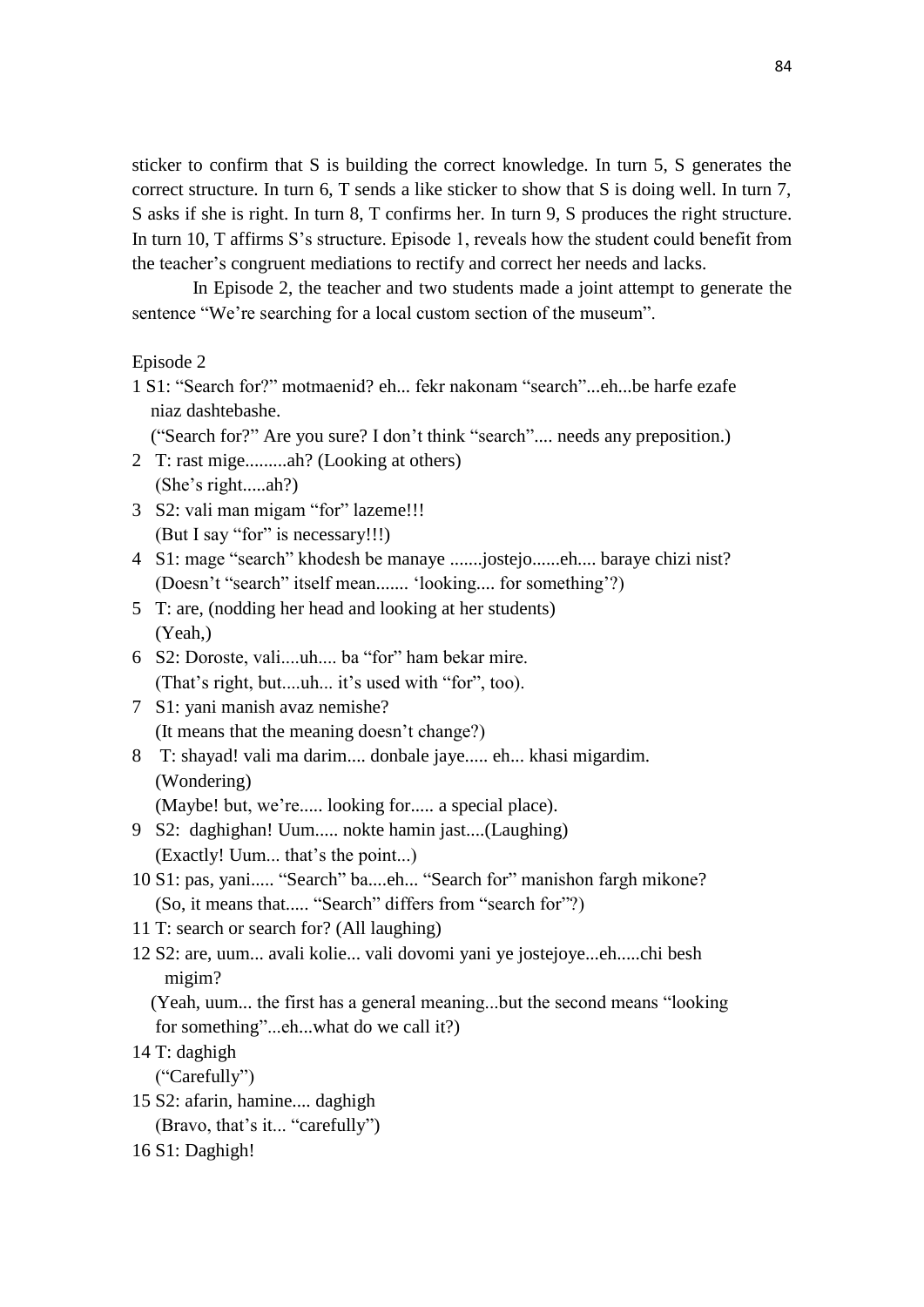# (Carefully) 17 T: are, daghigh (Yeah, carefully) 18 S2: Looking for something carefully or "search for".

In turn 1, S1 raises a question. In response to the question, T looks at others to seek more interactions from them. In turn 3, S2 joins the dialogue and claims the intended structure. In turn 4, S1 continues with one more question to show that she needs more prompts. In turn 5, T confirms implicitly S1. In turn 6, S2 offers a more explicit prompt. In turn 7, by raising another question, S1 shows that the structure is not within her ZPD yet. In turn 8, T tries to encourage the students to think more about the point at hand. As can be seen, the dialogue continues among T and S1, and S2 so much so that the intended grammatical structure comes into their ZPDs. With the help of the given congruent mediations, the students could co-construct the needed knowledge to handle the structure.

In Episode 3, the dialogue revolves around the reconstruction of the sentence "We saw a number of foreign visitors there."

Episode 3

```
1 S1: A.....number of visitors
```
2 T: chanta bazdidkonande

(A few visitors)

3 S2: are, chanta

(Yeah, a few)

4 S1: pas "the number" inja dorost nist? (So, "the number" is not true here?)

5 T: na, oon mofrade

(No, that's singular)

6 S2: Uum.....doroste

 (Uum...that's right) 7 S1: are, mofrade

(Yeah, it's singular)

8 T: va, ba esme mofrad bekar mire (Sending a like sticker)

(And, it's used with the singular noun)

9 S2: A number of visitors (reading aloud and writing "A")

As can be seen in Episode 3, in turn 1, S1 produces a structure that she is not sure about, In turn 2, by providing S1 with a prompt, T helps S1 to reach the correct answer. In turn 3, S2 attends the dialogue and offers a prompt in agreement with T's prompt. In turn 4, S1 continues the dialogue by making a hypothesis to show that she is getting the correct structure. In turn 5, T offers a more explicit prompt to show that the S1 hypothesis was not correct. In turn 6, S2 confirms that the S1 hypothesis needs to be rebuilt. In turn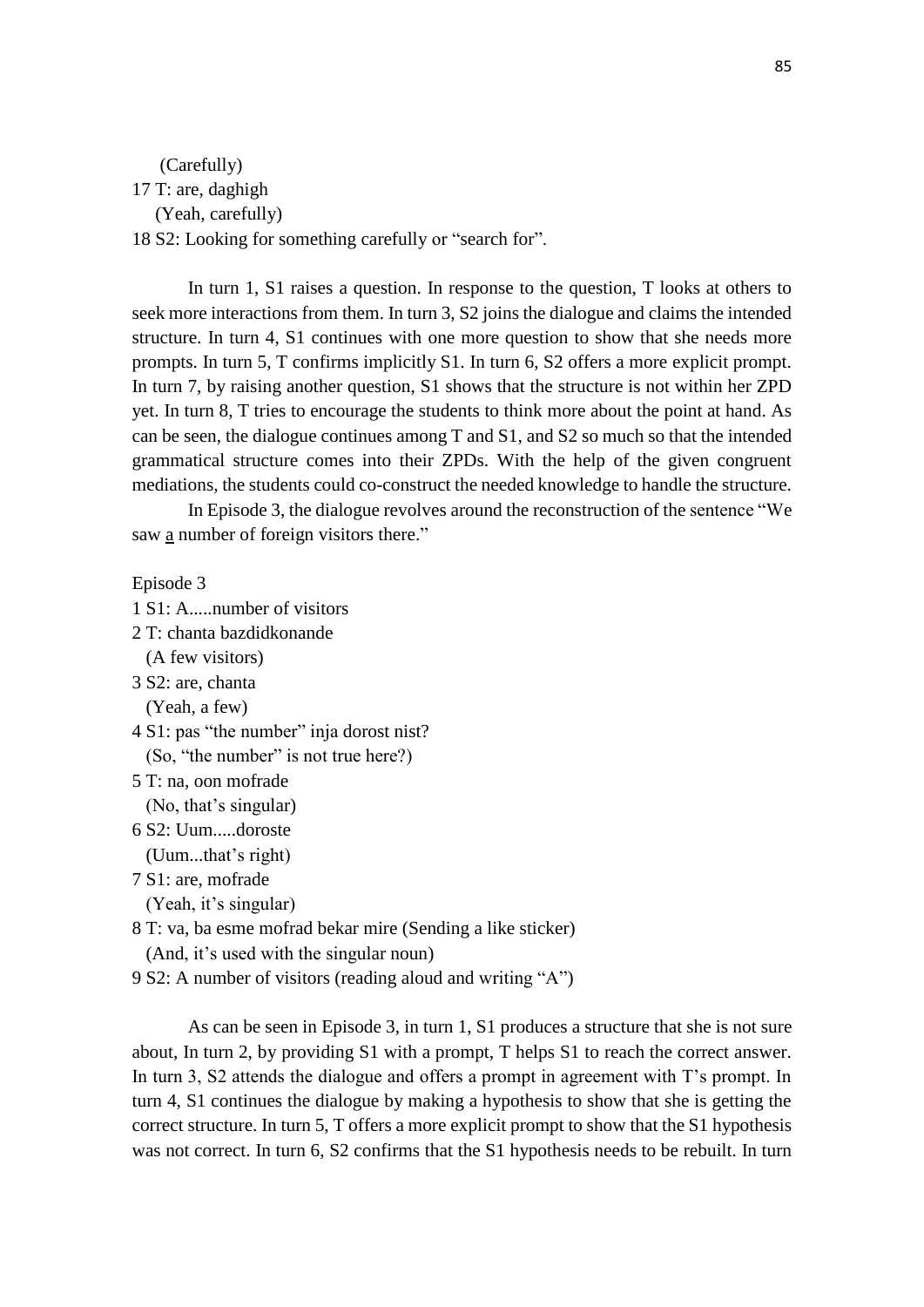7, S1 recreates her hypothesis. In turn 8, along with confirming S1, T makes her hypothesis more complete. In turn 9, S2 produces the complete form of the intended structure.

 As can be inferred from the episodes above, with the help of the given congruent contingent prompts, the students could co-construct the intended knowledge to handle the structures. There were apparent benefits with the dialogic interactions in which the students could rectify and correct the writing problems. The prompts tailored to the students' ZPDs, could help the students handle their language-related problems and go beyond their current level of competence. In general, the findings of the study lend credence to the previous studies (Latifi et al., 2021; Merkel, 2018; Moradian et al., 20201; Nassaji & Tian, 210; Storch & Wigglesworth, 2007), reporting that dialogic interactions and collaborative dialogues are potentially useful to promote L2 learning significantly.

The findings of the study may be discussed from an SCT perspective where it is claimed that cognitive development and learning are co-shaped in interactions with more capable peers. Particularly, with the help of the given continent mediations, the students might have been able to transfer the knowledge from the social level to the individual level. Aligned with Merkel (2018), it may be argued that through the moment-to-moment interactions with the teacher, the students might have co-constructed the required knowledge to handle the writing tasks. Another line of discussion of the findings of the study is that the dialogic interactions might have helped the learners to become more selfregulated and take more reasonability for their writing. This was due to the dialogic interactions which allowed the students to co-build and internalize the knowledge and raise their metalinguistic knowledge about the features of a well-written paragraph.

Additionally, the results of the study may be attributed to this view that according to their needs and lacks, the learners might have been scaffolded (Miri et al., 2017). In this regard, it may be argued that through online dialogic interactions with the students in their ZPDs, the teacher might have had the optimal time for diagnosing the students' needs and lacks. Accordingly, she might have been able to offer congruent, contingent mediations. With the help of these mediations, the students might have extended their current writing abilities to higher abilities levels (Poehner & Wang, 2020).

Finally, the findings of the study may be explained by the assumption that the dialogic interactions might have raised the students' metacognitive awareness. Along with Lee (2017), it may be argued that with the increase of the students' metacognitive awareness of the writing tasks at hand, they might have gained valuable insights into the features of a well-written paragraph, recognized their abilities, and diagnosed their writing weaknesses. In this way, they might have been able to take necessary actions to strengthen their abilities and ameliorate their writing problems (López-Pellisa et al., 2021; Moradain et al., 2021).

### **Conclusions**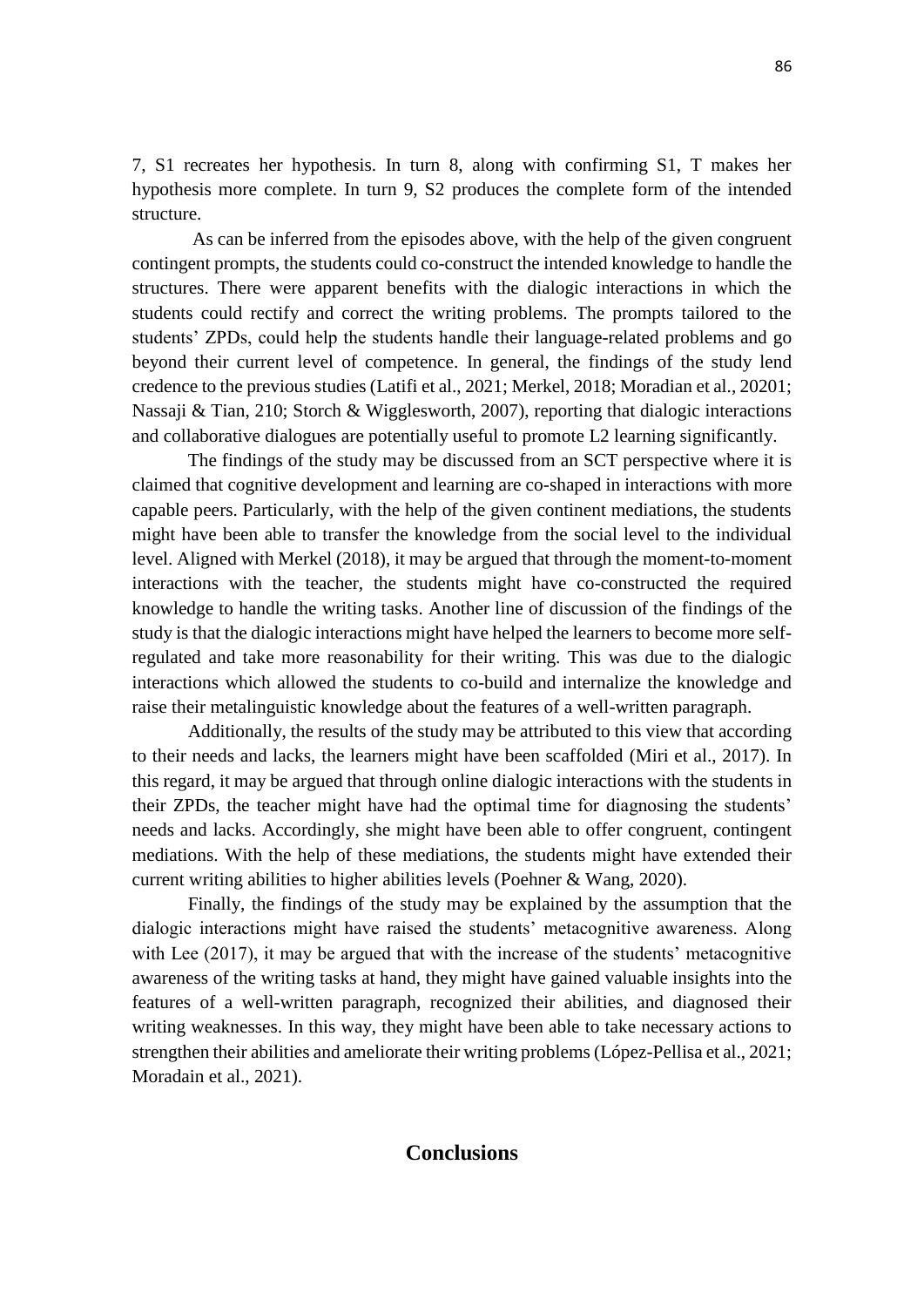The present study purported to investigate the effects of online dialogic interactions on the improvement of Iranian high school students' writing skills. The findings evidenced that the online dialogic interactions had the potential to improve the students' writing skills significantly. The results of the microgenetic analysis evidenced that the students could benefit from the dialogic interactions tied with their ZPDs to coconstruct the required knowledge to handle the writing tasks. As Swain (2006) notes, the dialogic interactions could raise the students' awareness concerning the requirements to formulate and organize a paragraph by offering contingent, congruent mediations. With the help of the given mediations, the students could consulate their writing competence in such a way they could decrease their dependence on the teachers' assistance. To close, the dialogic interactions enabled the students to raise their metacognitive awareness about the requirements of the writing tasks, to rectify and correct their problems.

Based on the findings of the study, three implications are suggested for relevant stakeholders. The first implication is that L2 teachers should consider online dialogic interactions as an effective way to facilitate learning. They should become aware of this view that learning and cognitive development lie in dialogic interactions where language as a cultural artifact plays an important role in the processes of learning and cognitive development. The second implication is that L2 teachers can benefit from the microgenetic analysis to gain insight into changes that occurred in the learning processes and tailor their teaching methods to students' needs and wants. The final implication is that language institute owners in Iran should equip their educational centers with new technologies such that EFL learners can benefit from online courses.

In light of the limitations imposed on this study, some suggestions for further research are presented. First, as the sample of the present study was restricted to one intact 12-grade class, more studies can be conducted with larger samples to increase the generalizability of the obtained findings. Second, as the present study was conducted in the high school setting, further studies are needed to be run in other settings, such as private language institutes and universities with different levels of language proficiency. Third, as the current study focused on writing skills, future studies can investigate the effects of online dialogic interactions on other language skills and communicative competence (e.g., pragmatic competence). Fourth, as the present study was crosssectional, a longitudinal study is required to explore how increased participation and understating of how to participate in dialogic interactions improve potentially L2 learners' writing performance. Fifth, as the present study involved dialogic interactions between a teacher and students, future studies can examine the effects of dialogic interactions between peers in online courses to improve L2 writing**.** Last but not least, interested researchers can explore the EFL students' and teachers' perceptions of the efficacy of online dialogic interactions in L2 learning.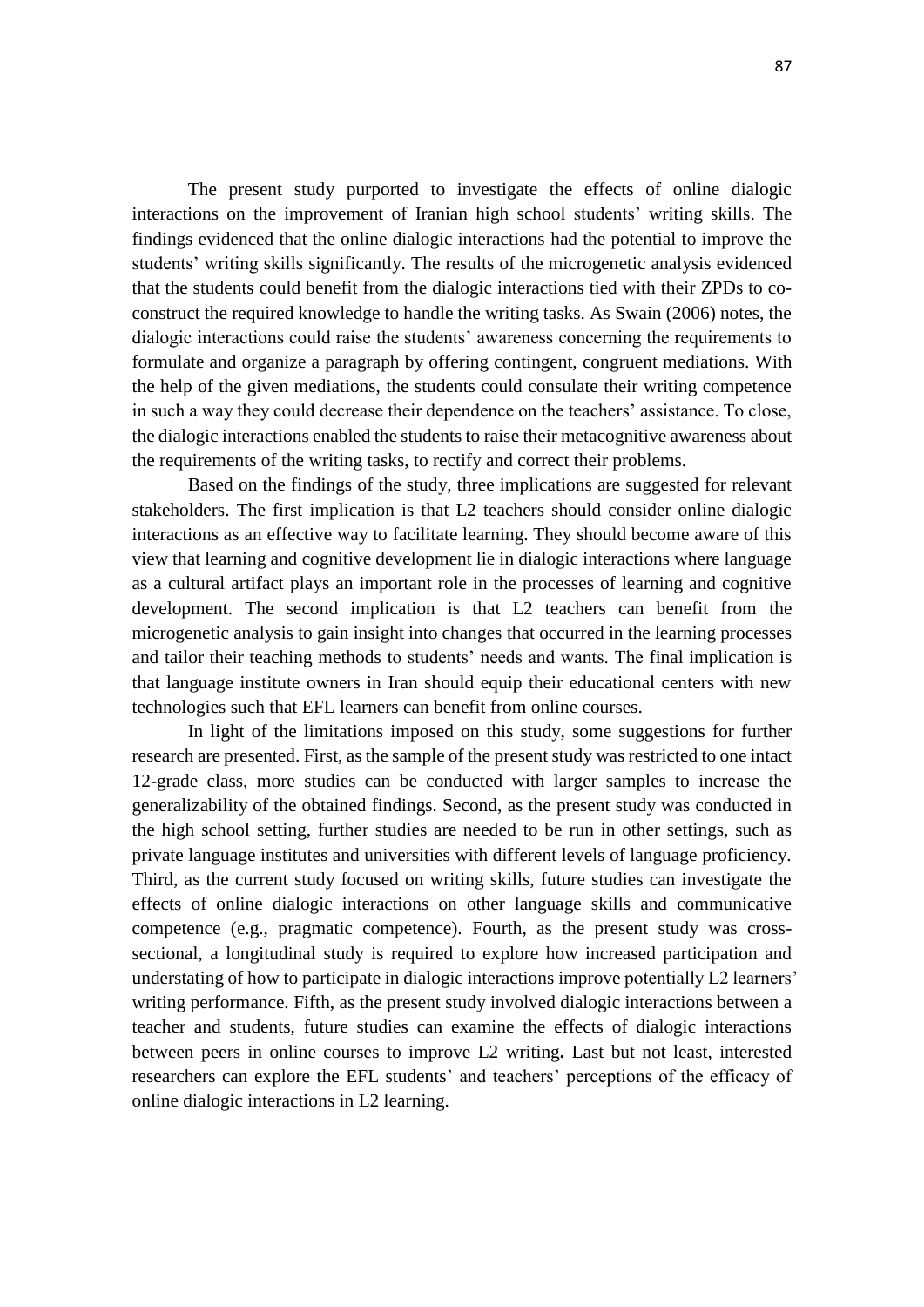# **References**

- Akdeniz, H., & Bangir Alpan, G. (2020). Analysis of gifted and talented students' creative problem solving styles. *Talent, 10*(1), 79-94. https://doi.org/10.46893/talent. 758416
- Aljaafreh, A., & Lantolf, J. P. (1994). Negative feedback as regulation and second language learning in the zone of proximal development. *Modern Language Journal, 78*(4), 465-483.<https://doi.org/10.1111/j.1540-4781.1994.tb02064.x>
- Boonmoh, A., Jumpakate, T., & Karpklon, S. (2021). Teachers' perceptions and experience in using technology for the classroom. *Call-EJ*, *22*(1), 1-24. <http://callej.org/journal/22-1/Boonmoh-Jumpakate-Karpklon2021.pdf>
- Bouhnik, D., & Deshen, M. (2014). Unethical behavior of youth in the internet environment. *International Journal of Technology, Knowledge & Society: Annual Review*, *9*(2). 109-124. <https://doi.org/10.18848/1832-3669/CGP/v09i02/56372>
- Brown, S. (2010). From VLEs to learning webs: The implications of Web 2.0 for learning and teaching. *Interactive Learning Environments, 18*(1), 1-10. DOI: 10.1080/10494820802158983
- Casanave, C. P. (2009). Training for writing or training for reality? Challenges facing EFL writing teachers and students in language teacher education programs. In *Writing in foreign language contexts* (pp. 256-278). Multilingual Matters.
- Dobao, A. F. (2012). Collaborative writing tasks in the L2 classroom: Comparing group, pair, and individual work. *Journal of Second Language Writing*, *21*(1), 40-58. <https://doi.org/10.1016/j.jslw.2011.12.002>
- Fahim, M., Miri, M., & Najafi, Y. (2014). Contributory role of collaborative assessment in improving critical thinking and writing. *International Journal of Applied Linguistics & English Literature, 3*(1), 1-11. [https://doi.org/10.7575/aiac.ijalel.v.](https://doi.org/10.7575/aiac.ijalel.v.%203n.1p.1)  [3n.1p.1](https://doi.org/10.7575/aiac.ijalel.v.%203n.1p.1)
- Gánem Gutiérrez, A. (2008). Microgenesis, method and object: A study of collaborative activity in a Spanish as a foreign language classroom. *Applied Linguistics*, *29*(1), 120-148.<https://doi.org/10.1093/applin/amm032>
- Gardner, H. (1992). Assessment in context: The alternative to standardized testing. In B. R. Gifford, O' Connor, & M. Catherine (Eds.), *Changing assessments alternative views of aptitude, achievement and instruction* (pp. 46-60). Kulwer Academic Publishers.
- Glazier, R. A., Hamann, K., Pollock, P. H., & Wilson, B. M. (2019). What drives student success? Assessing the combined effect of transfer students and online courses*. Teaching in Higher Education*, *25*, 1-18. https://doi.org/10.1080/13562517. 2019.1686701
- Granott, N., & Parziale, J. (Eds.). (2002). *Microdevelopment: Transition processes in development and learning* (Vol. 7). Cambridge University Press.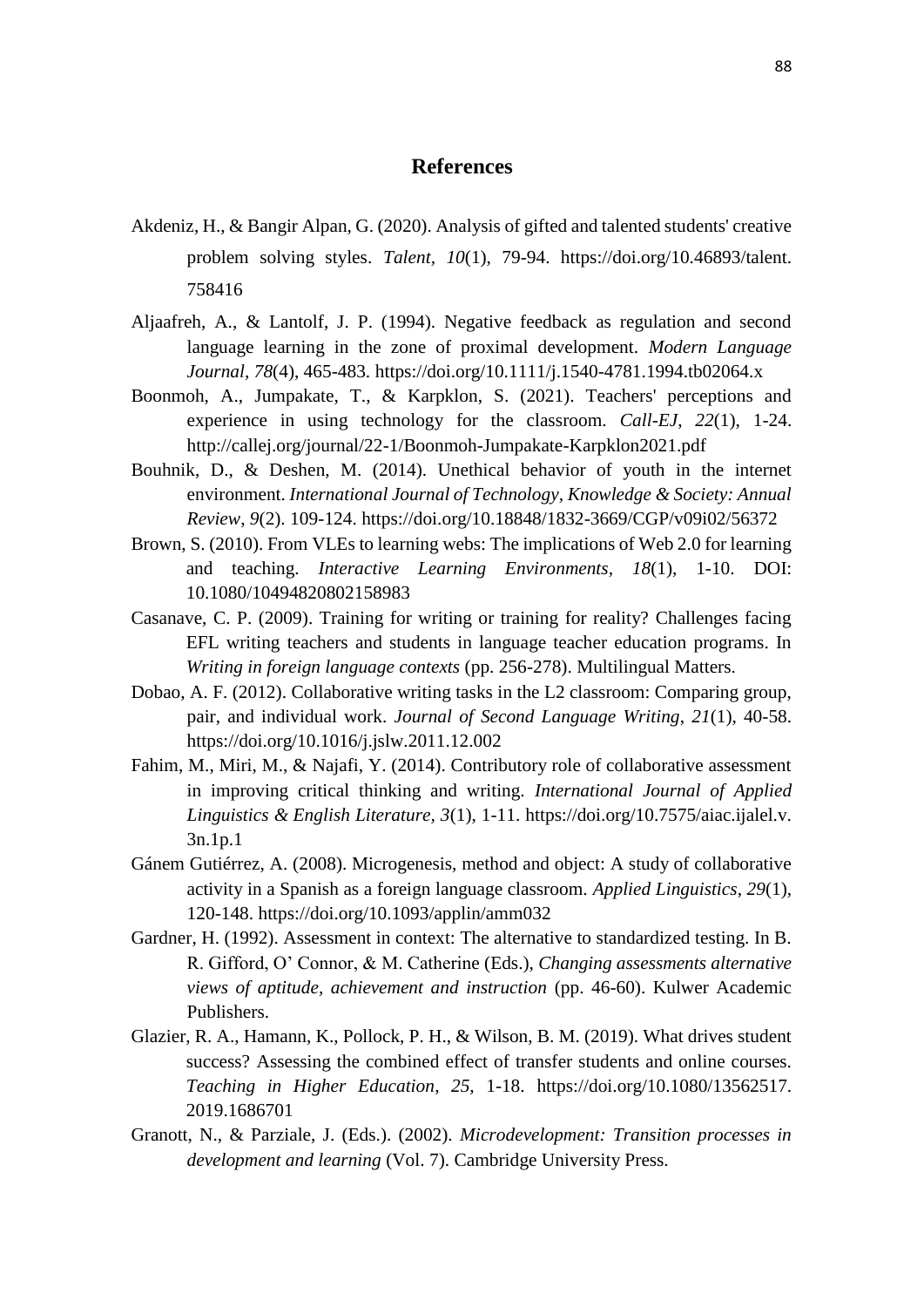- Grower, R., Philips, D., & Walters, S. (1995). *Teaching practice: A handbook for teachers in training.* Mcmillian.
- Hamid, S., Waycott, J., Kurnia, S. & Chang, S. (2015). Understanding students' perceptions on the benefits of online social networking use for teaching and learning. *The Internet and Higher Education, 26,* 1-9*.* https://doi.org/10.1080 /00220485.2014.978922
- Hyland, K. (2013). Writing in the university: education, knowledge and reputation. *Language Teaching*, *46*(1), 53-70. https://doi.org/10.1017/S0261444811000036
- Jopp, R., & Cohen, J. (2020). Choose your own assessment assessment choice for students in online higher education, *Teaching in Higher Education*, 24, 1-16. <https://doi.org/10.1080/13562517.2020.1742680>
- Kuhn, D. (1995). Microgenetic study of change: What has it told us? *Psychological Science, 6*(3), 133-139.<https://doi.org/10.1111/j.1467-9280.1995.tb00322.x>
- Lantolf, J. P., Xi, J., & Minakova, V. (2021). Sociocultural theory and concept-based language instruction. *Language Teaching*, *54*(3), 327-342. https://doi.org/10. 1017/S0261444820000348
- Latifi, S., Noroozi, O., Hatami, J., & Biemans, H. J. (2021). How does online peer feedback improve argumentative essay writing and learning? *Innovations in Education and Teaching International*, *58*(2), 195-206. https://doi.org/10.1080/ 14703297.2019.1687005
- Lee, I. (2017). *Classroom writing assessment and feedback in L2 school contexts*. Springer Singapore.
- Lee, K., & Karmiloff-Smith, A. (2002). Macro- and microdevelopmental research: Assumptions, research strategies, constraints, and utilities. In N. Granott & J. Parziale (Eds.), *Microdevelopment: Transition processes in development and learning* (pp. 243-265). Cambridge University Press.
- Leeser, M. J. (2004). Learner proficiency and focus on form during collaborative dialogue. *Language Teaching Research*, *8*(1), 55-81. https://doi.org/10.1191/136216880 4lr134oa
- López-Pellisa, T., Rotger, N., & Rodríguez-Gallego, F. (2021). Collaborative writing at work: Peer feedback in a blended learning environment. *Education and Information Technologies*, *26*(1), 1293-1310. [https://doi.org/10.1007/s10639-020](https://doi.org/10.1007/s10639-020%20-10312-2)  [-10312-2](https://doi.org/10.1007/s10639-020%20-10312-2)
- McShane, K. (2004). Integrating face-to-face and online teaching: academics' role concept and teaching choices. *Teaching in Higher Education, 9*(1), 3-16, <https://doi.org/10.1080/1356251032000155795>
- Merkel, W. (2018). Role reversals: A case study of dialogic interactions and feedback on L2 writing. *Journal of Second Language Writing*, *39*, 16-28. [https://doi.org/10.](https://doi.org/10.%201016/j.jslw.2017.11.007)  [1016/j.jslw.2017.11.007](https://doi.org/10.%201016/j.jslw.2017.11.007)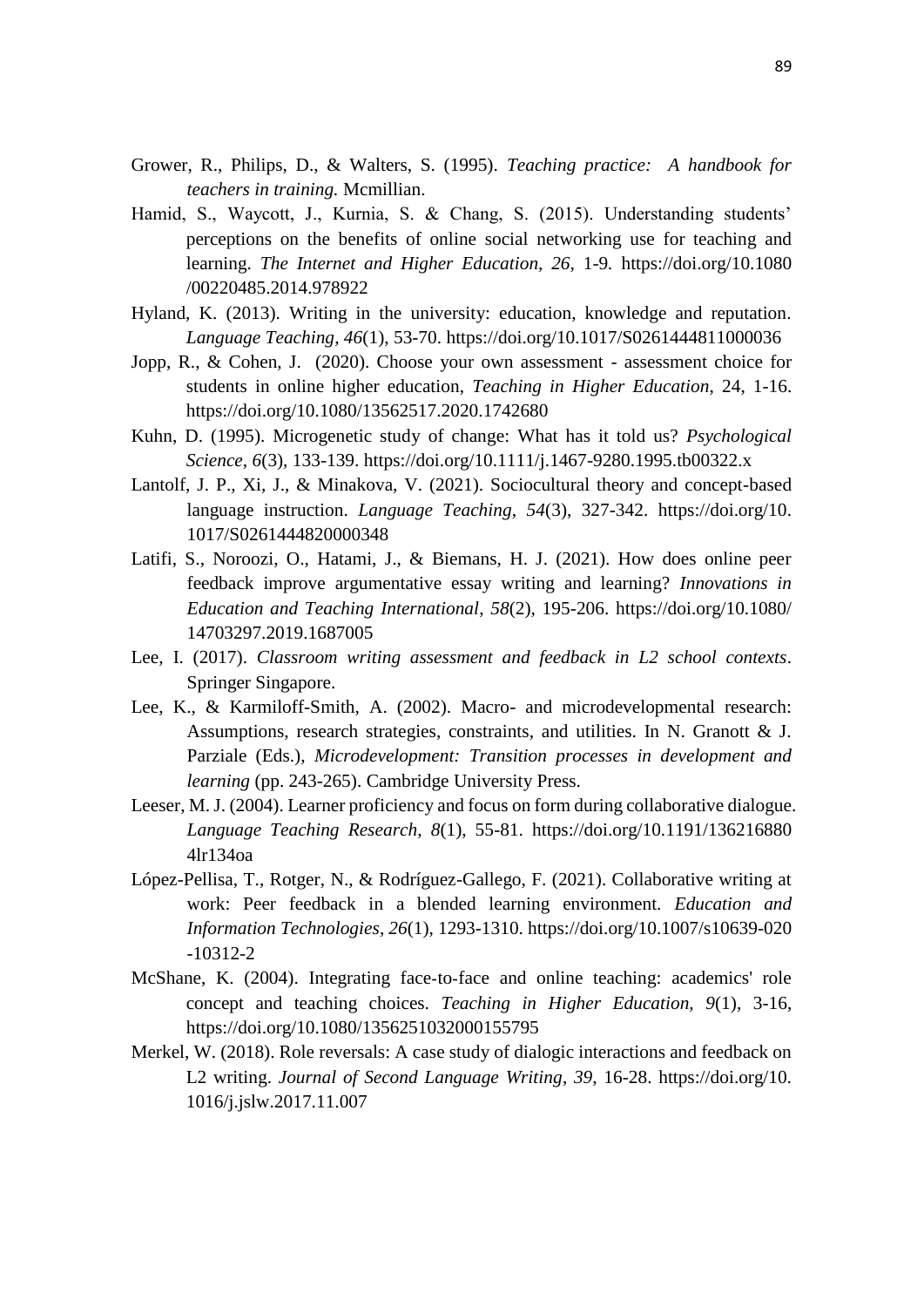- Moradian, M. R., Miri, M., & Alamdar, P. (2021). The role of dialogic interaction in EFL writing assessment: A sociocultural perspective. *Indonesian Journal of Applied Linguistics*, *10*(3), 677-686. <https://doi.org/10.17509/ijal.v10i3.31754>
- Miri, M., Alibakhshi, G., Kushki, A., & Bavarsad, P. S. (2017). Going beyond one-to-one mediation in zone of proximal development (ZPD): concurrent and cumulative group dynamic assessment. *Eurasian Journal of Applied Linguistics*, *3*(1), 1-24. DOI:10.32601/ejal.461025
- Naghdipour, B. (2016). English writing instruction in Iran: Implications for second language writing curriculum and pedagogy. *Journal of Second Language Writing*, *32*, 81-87. https://doi.org/10.1016/j.jslw.2016.05.001
- Naghdipour, B. (2021). English writing pedagogy at the crossroads: The case of Oman. *Journal of Second Language Writing*, *52*, 100815. https://doi.org/10.1016/j.jslw. 2021.100815
- Nassaji, H., & Tian, J. (2010). Collaborative and individual output tasks and their effects on learning English phrasal verbs. *Language Teaching Research*, *14*(4), 397-419. [https://doi.org/10.1177/1362168810375364](https://doi.org/10.1177%2F1362168810375364)
- Ngui, W., Pang, V., Hiew, W., & Wah, L. K. (2020). Exploring the impact of e-portfolio on ESL students' writing skills through the lenses of Malaysian undergraduates. *Call-Ej*, *21*(3), 105-121. http://eprints.ums.edu.my/id/eprint/25867
- Ohta, A. S. (2001). *Second language acquisition processes in the classroom: Learning Japanese*. Routledge.
- Pang, Y. (2021). Psychological crisis intervention of college sports majors based on big data analysis. *Revista De Psicología Del Deporte (Journal of Sport Psychology), 30*(3), 124-132. https://www.rpd-online.com/index.php/rpd/article/ view/479
- Parziale, J. (2002). Observing the dynamics of construction: Children building bridges and new ideas. In N. Granott & J. Parziale (Eds.), *Microdevelopment: Transition processes in development and learning* (pp. 157-180). Cambridge University Press.
- Poehner, M. E., & Lantolf, J. P. (2010). Vygotsky's teaching-assessment dialectic and L2 education: The case for dynamic assessment. *Mind, Culture, and Activity*, *17*(4), 312-330. <https://doi.org/10.1080/10749030903338509>
- Poehner, M. E., & van Compernolle, R. (2013). L2 development around tests: Learner response processes and dynamic assessment. *International Review of Applied Linguistics in Language Teaching, 51*(4), 353-377. [https://doi.org/10.1515/iral-](https://doi.org/10.1515/iral-2013-0015)[2013-0015](https://doi.org/10.1515/iral-2013-0015)
- Poehner, M. E., & van Compernolle, R. A. (2020). Reconsidering time and process in L2 dynamic assessment. In *Toward a Reconceptualization of Second Language Classroom Assessment* (pp. 173-195). Springer, Cham.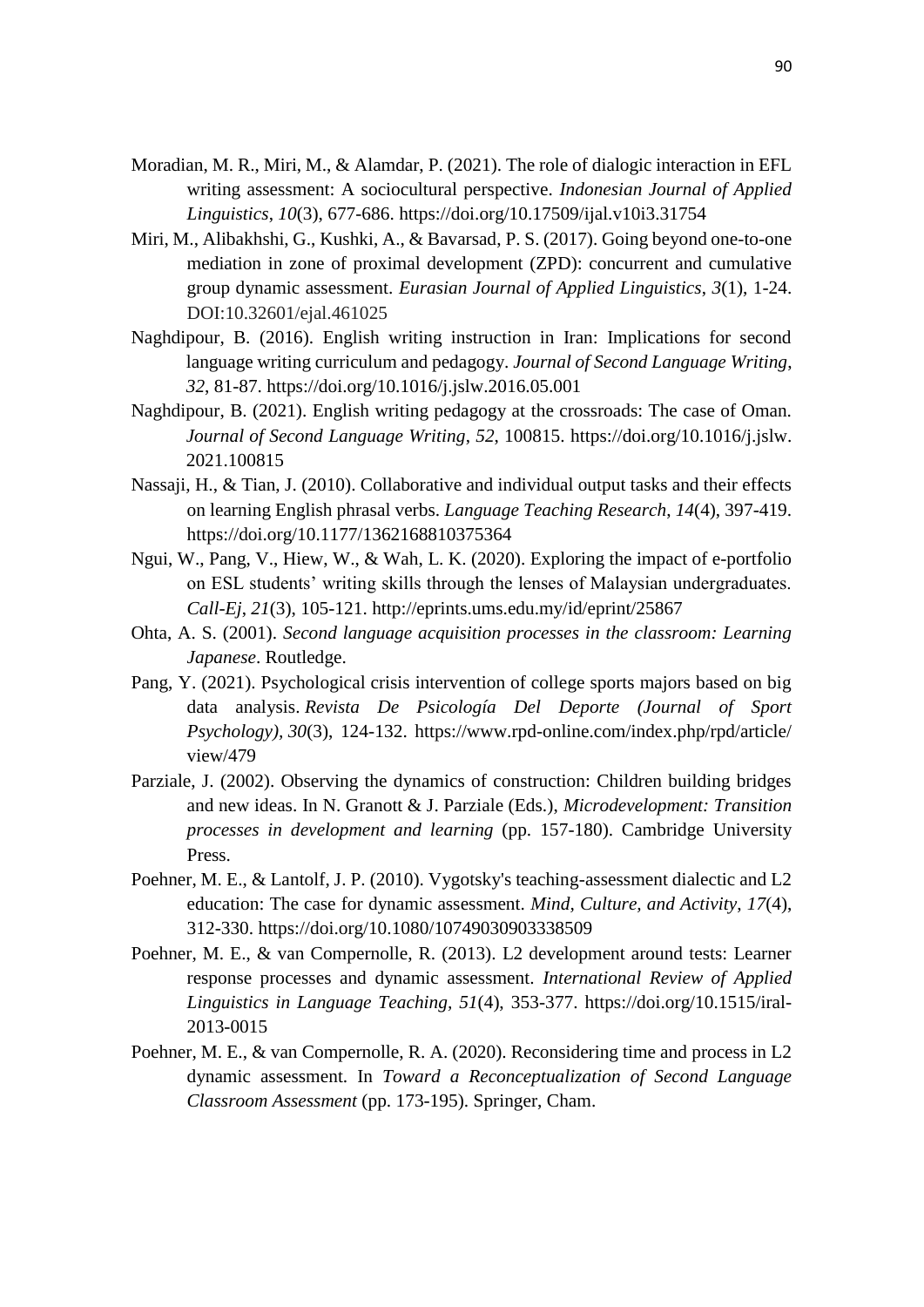- Poehner, M. E., & Wang, Z. (2020). Dynamic assessment and second language development. *Language Teaching, [54](https://www.cambridge.org/core/journals/language-teaching/volume/0BC3F9AE053EAA5A5DE437DDBCCBD3D7)*(4), 472-490. https://doi.org/10.1017 /S0261444820000555
- Rahimi, S., Ghonsooly, B., & Rezai, A. (2021). An online portfolio assessment and perception study of Iranian high school students' English writing performance during the COVID-19 Pandemic. *Teaching English as a Second Language (Formerly Journal of Teaching Language Skills)*, *40*(3), 197-231. DOI:10.22099 /jtls.2021.39788.2946
- Robbins, D. (2001). *Vygotsky's psychology-philosophy: A metaphor for language theory and learning*. Springer Science & Business Media.
- Saad, R., Murugiah, G., Abdulhamid, J., Yusuf, E., & Fadli M. (2014). Comparative study between percolation and ultrasonication for the extraction of hibiscus and jasmine flowers utilizing antibacterial bioassay. *International Journal of Pharmacognosy and Phytochemical Research, 6*(3), 472-476. https://www.researchgate.net /publication/265389763\_Comparative\_Study\_between\_Percolation\_and\_Ultraso nication for the Extraction of Hibiscus and Jasmine Flowers Utilizing Anti bacterial\_Bioassay
- Schroeder, A., Minocha, S., & Schneider, C. (2010). The strengths, weaknesses, opportunities and threats of using social software in higher and further education teaching and learning. *Journal of Computer Assisted Learning, 26*(3), 159-174. http://onlinelibrary.wiley.com/doi/10.1111/j.1365-2729.2010.00347.x/abstract
- Siegler, R. S., & Crowley, K. (1991). The microgenetic method: A direct means for studying cognitive development. *American Psychologist*, *46*(6), 606-620. <https://doi.org/10.1037/0003-066x.46.6.606>
- Storch, N. (1999). Are two heads better than one? Pair work and grammatical accuracy. *System*, *27*(3), 363-374. [https://doi.org/10.1016/S0346-251X\(99\)00031-7](https://doi.org/10.1016/S0346-251X(99)00031-7)
- Storch, N. (2005). Collaborative writing: Product, process, and students' reflections. *Journal of Second Language Writing*, *14*(3), 153-173. https://doi.org/10.1016/ j.jslw.2005.05.002
- Storch, N. (2007). Investigating the merits of pair work on a text editing task in ESL classes. *Language Teaching Research*, *11*(2), 143-159. https://doi.org/10.1177/ 1362168807074600
- Susilawati, E., Khaira, I., & Pratama, I. (2021). Antecedents to student loyalty in indonesian higher education institutions: the mediating role of technology innovation. *Educational Sciences: Theory and Practice, 21*(3), 40-56. <http://dx.doi.org/10.12738/jestp.2021.3.004>
- Swain, M. (2000). The output hypothesis and beyond: Mediating acquisition through collaborative dialogue. In J. Lantolf (Ed.), *Sociocultural theory and second language learning* (pp. 97-114). Oxford University Press.